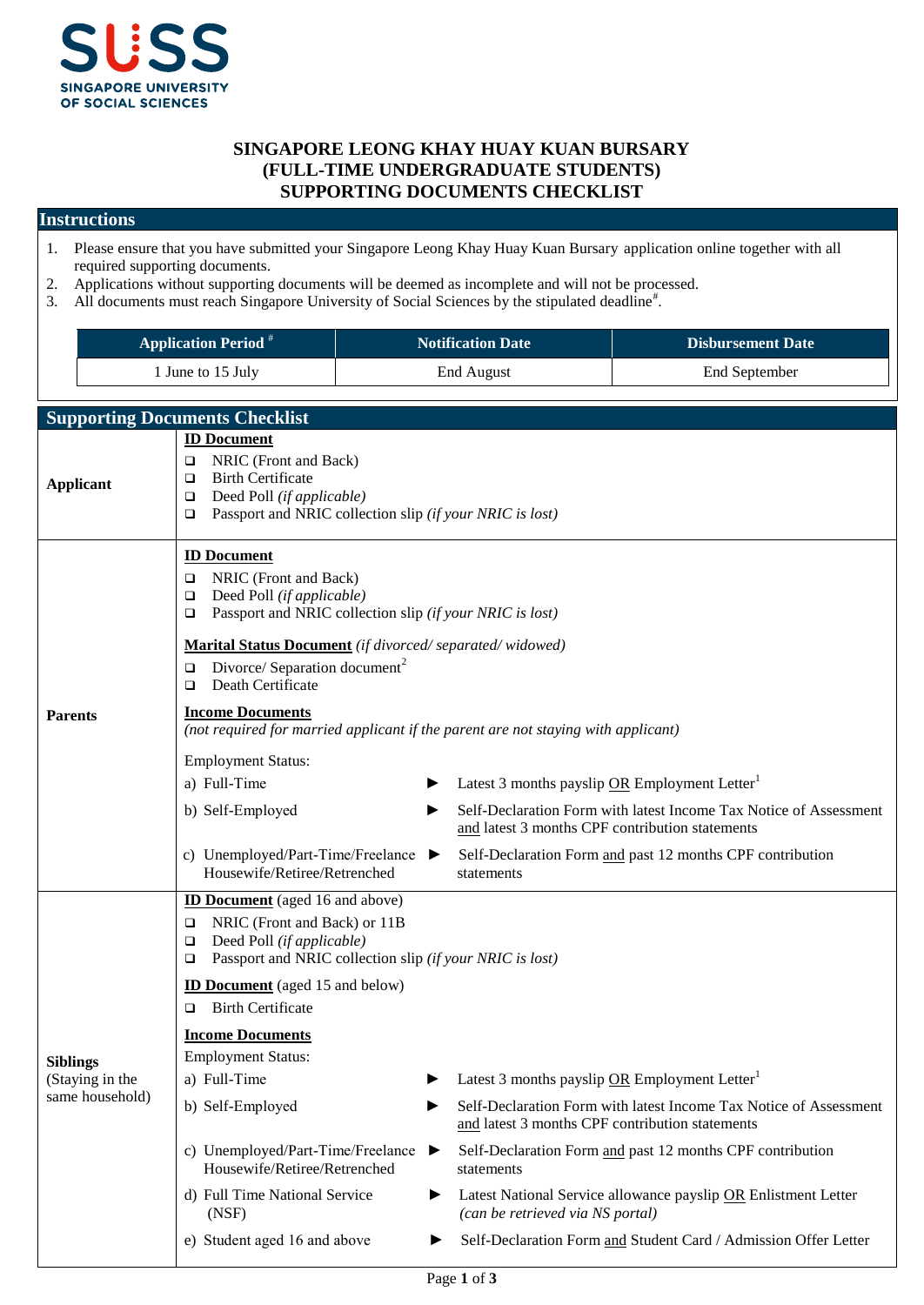| <b>Supporting Documents Checklist</b>          |                                                                                                               |                                                                                                                      |  |  |  |
|------------------------------------------------|---------------------------------------------------------------------------------------------------------------|----------------------------------------------------------------------------------------------------------------------|--|--|--|
|                                                | <b>ID Document</b>                                                                                            |                                                                                                                      |  |  |  |
|                                                | NRIC (Front and Back)<br>$\Box$                                                                               |                                                                                                                      |  |  |  |
|                                                | Deed Poll (if applicable)<br>$\Box$<br>Passport and NRIC collection slip (if your NRIC is lost)<br>$\Box$     |                                                                                                                      |  |  |  |
| Guardians,                                     | <b>Income Documents</b>                                                                                       |                                                                                                                      |  |  |  |
| <b>Grandparents and</b><br>other relatives, if | <b>Employment Status:</b>                                                                                     |                                                                                                                      |  |  |  |
| any                                            | a) Full-Time                                                                                                  | Latest 3 months payslip OR Employment Letter <sup>1</sup>                                                            |  |  |  |
| (Staying in the same<br>household)             | b) Self-Employed<br>▶                                                                                         | Self-Declaration Form with latest Income Tax Notice of                                                               |  |  |  |
|                                                |                                                                                                               | Assessment and latest 3 months CPF contribution statements                                                           |  |  |  |
|                                                | c) Unemployed/Part-Time/Freelance<br>▶<br>Housewife/Retiree/Retrenched                                        | Self-Declaration Form and past 12 months CPF contribution<br>statements                                              |  |  |  |
|                                                |                                                                                                               |                                                                                                                      |  |  |  |
|                                                | <b>ID Document</b><br>NRIC (Front and Back)<br>$\Box$                                                         |                                                                                                                      |  |  |  |
|                                                | Deed Poll (if applicable)<br>$\Box$                                                                           |                                                                                                                      |  |  |  |
|                                                | Passport and NRIC collection slip (if your NRIC is lost)<br>$\Box$                                            |                                                                                                                      |  |  |  |
|                                                | Marital Status Document (if married/divorced/separated/widowed)                                               |                                                                                                                      |  |  |  |
|                                                | Marriage Certificate<br>□                                                                                     |                                                                                                                      |  |  |  |
|                                                | Divorce/ Separation document <sup>2</sup><br>$\Box$<br>Death Certificate<br>▫                                 |                                                                                                                      |  |  |  |
| <b>Spouse</b>                                  | <b>Income Documents</b>                                                                                       |                                                                                                                      |  |  |  |
|                                                | (not required for married applicant if spouse is divorced/separated and he/she is not staying with applicant) |                                                                                                                      |  |  |  |
|                                                | <b>Employment Status:</b>                                                                                     |                                                                                                                      |  |  |  |
|                                                | a) Full-Time                                                                                                  | Latest 3 months payslip OR Employment Letter <sup>1</sup>                                                            |  |  |  |
|                                                | b) Self-Employed                                                                                              | Self-Declaration Form with latest Income Tax Notice of<br>Assessment and latest 3 months CPF contribution statements |  |  |  |
|                                                | c) Unemployed/Part-Time/Freelance<br>▶<br>Housewife/Retiree/Retrenched                                        | Self-Declaration Form and past 12 months CPF contribution<br>statements                                              |  |  |  |
|                                                | <b>ID Document</b> (aged 16 and above)                                                                        |                                                                                                                      |  |  |  |
|                                                | NRIC (Front and Back) or 11B<br>□                                                                             |                                                                                                                      |  |  |  |
|                                                | $\Box$<br>Deed Poll (if applicable)<br>Passport and NRIC collection slip (if your NRIC is lost)<br>▫          |                                                                                                                      |  |  |  |
|                                                | <b>ID Document</b> (aged 15 and below)                                                                        |                                                                                                                      |  |  |  |
|                                                | <b>Birth Certificate</b><br>▫                                                                                 |                                                                                                                      |  |  |  |
|                                                | <b>Income Documents</b>                                                                                       |                                                                                                                      |  |  |  |
|                                                | <b>Employment Status:</b>                                                                                     |                                                                                                                      |  |  |  |
| <b>Children</b>                                | a) Full-Time                                                                                                  | Latest 3 months payslip OR Employment Letter <sup>1</sup>                                                            |  |  |  |
|                                                | b) Self-Employed<br>▶                                                                                         | Self-Declaration Form with latest Income Tax Notice of<br>Assessment and latest 3 months CPF contribution statements |  |  |  |
|                                                | c) Unemployed/Part-Time/Freelance<br>▶<br>Housewife/Retiree/Retrenched                                        | Self-Declaration Form and past 12 months CPF contribution<br>statements                                              |  |  |  |
|                                                | d) Full Time National Service<br>▶<br>(NSF)                                                                   | Latest National Service allowance payslip OR Enlistment Letter<br>(can be retrieved via NS portal)                   |  |  |  |
|                                                | e) Student aged 16 and above                                                                                  | Self-Declaration Form and Student Card / Admission Offer Letter                                                      |  |  |  |
| Notes:                                         |                                                                                                               |                                                                                                                      |  |  |  |
|                                                |                                                                                                               |                                                                                                                      |  |  |  |

1. Payslip/Employment letter must **NOT** be dated more than 3 months from date of application submission. Payslip/Employment letter must bear company's name/logo indicating your full name, NRIC number and gross monthly income and allowance *(if any).*

2. Divorce/Separation document

 If unable to produce divorce document, please submit a declaration letter indicating the name and NRIC of parents/spouse and divorce period.